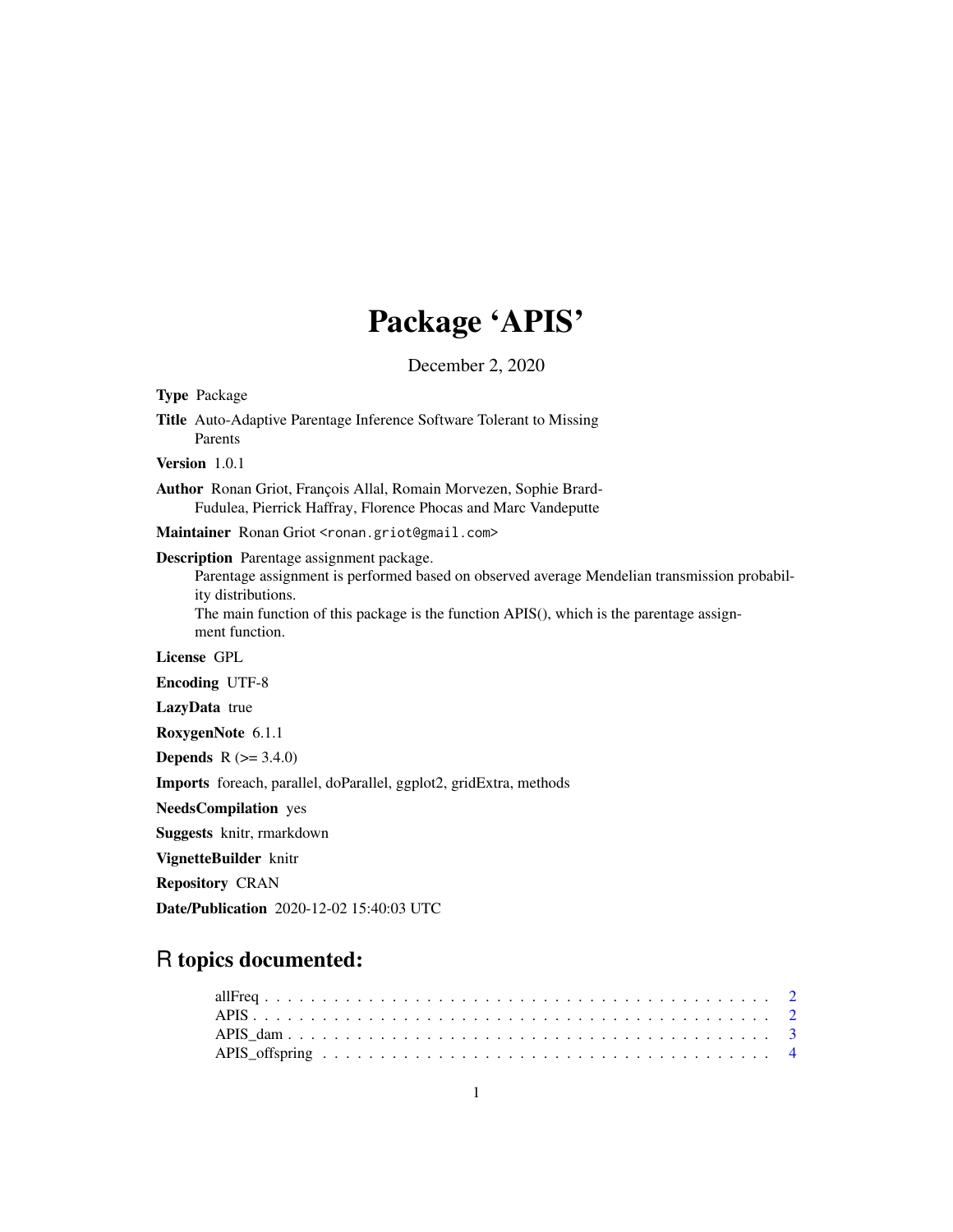<span id="page-1-0"></span>

| Index |  |
|-------|--|

allFreq *Estimate the allele frequencies*

# Description

This function estimates allele frequencies

#### Usage

allFreq(genotype)

# Arguments

genotype A matrix of genotypes  $(n*p)$  n = number of individuals p = number of markers (coded as "All1/All2", ex: "A/A" or "NA/NA" for missing genotype)

# Value

allele frequencies

# Examples

```
data("APIS_offspring")
freq <- allFreq(APIS_offspring)
```
APIS *APIS function that assigns with observed data*

# Description

This function performs the APIS procedure

### Usage

```
APIS(off.genotype, sire.genotype, dam.genotype, error = 0,
  exclusion.threshold = ncol(off.genotype), preselect.Parent = FALSE,
 nb.cores = 2, verbose = TRUE)
```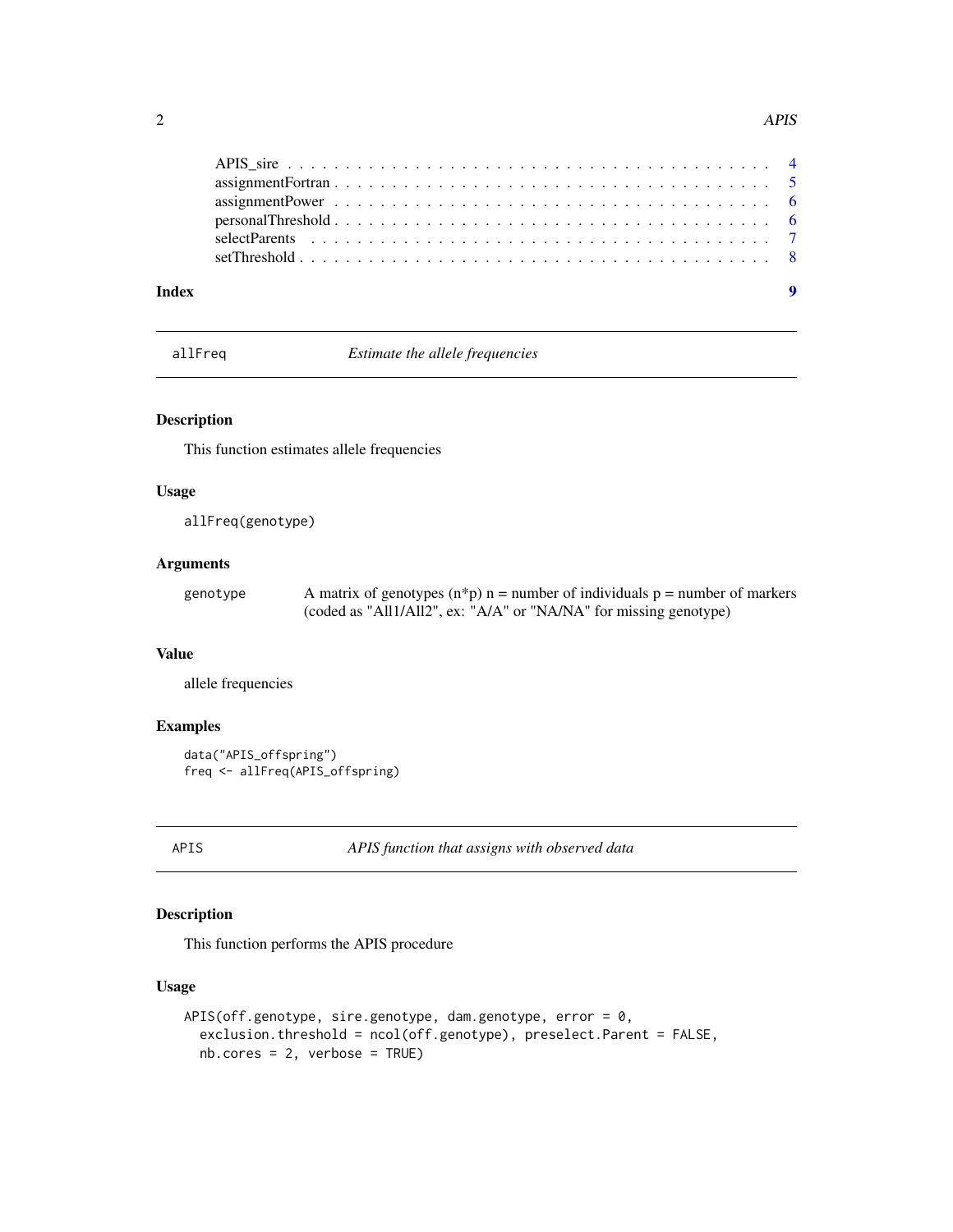# <span id="page-2-0"></span>APIS\_dam 3

# Arguments

| off.genotype        | Offspring genotypes   Matrix $(n * p)$ where n = number of individuals p = number<br>of markers rownames (offspring) = labels of offspring marker coding = "All1/All2"<br>example: "A/A", "A/B", "NA/NA" (for missing genotype) |
|---------------------|---------------------------------------------------------------------------------------------------------------------------------------------------------------------------------------------------------------------------------|
| sire.genotype       | Sire genotypes   Matrix (n*p) where $n =$ number of individuals $p =$ number of<br>markers rownames(sire) = labels of sires marker coding = "All1/All2" example:<br>"A/A", "A/B", "NA/NA" (for missing genotype)                |
| dam.genotype        | Dam genotypes   Matrix $(n * p)$ where n = number of individuals p = number of<br>markers rownames(dam) = labels of dams marker coding = "All1/All2" exam-<br>ple: "A/A", "A/B", "NA/NA" (for missing genotype)                 |
| error               | (default: 0) The assignment error rate accepted by the user                                                                                                                                                                     |
| exclusion.threshold |                                                                                                                                                                                                                                 |
|                     | (default: ncol(off.genotype)) Threshold for exclusion (number of mismatches<br>allowed)                                                                                                                                         |
| preselect. Parent   |                                                                                                                                                                                                                                 |
|                     | (default: FALSE) Preselection of parents. Can be FALSE, an integer or a vector<br>of two integers (number of sires, numbers of dams)                                                                                            |
| nb.cores            | (default: 2) Number of cores to use. If you have more than 2 cores, you can use<br>the "parallel" function detectCores()                                                                                                        |
| verbose             | (default: TRUE) Display the process of the function on the console.                                                                                                                                                             |
|                     |                                                                                                                                                                                                                                 |

# Value

pedigree a log file

# Examples

```
data("APIS_offspring")
data("APIS_sire")
data("APIS_dam")
result <- APIS(off.genotype = APIS_offspring[1:50, ],
               sire.genotype = APIS_sire,
               dam.genotype = APIS_dam,
               error = 0.05,
               verbose = FALSE)
```
APIS\_dam *Example dam genotypes*

# Description

Example dam genotypes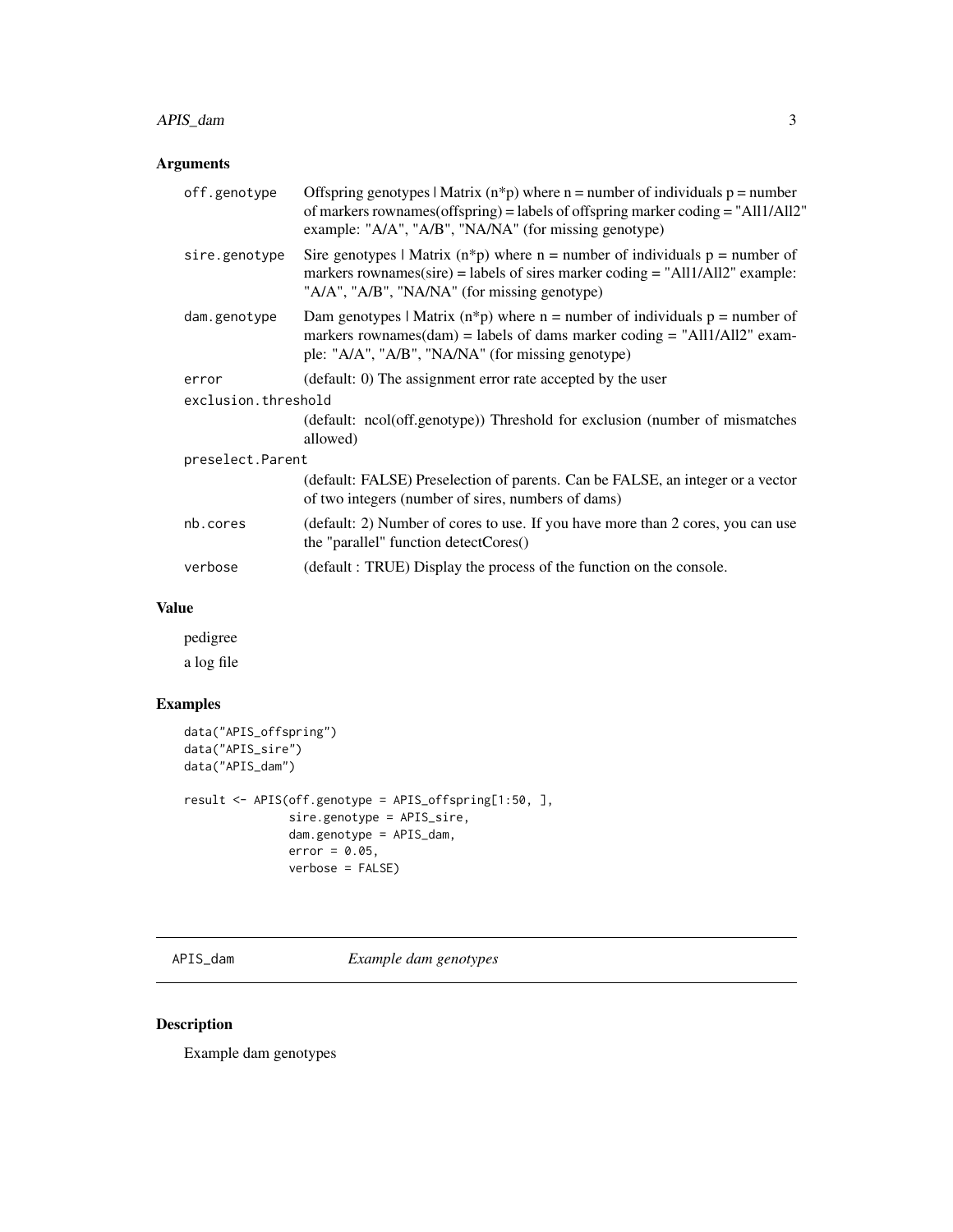#### <span id="page-3-0"></span>Usage

APIS\_dam

#### Format

A matrix with 14 rows (one row = one dam) and 100 columns (one column = one marker)

APIS\_offspring *Example offspring genotypes*

# Description

Example offspring genotypes

# Usage

APIS\_offspring

# Format

A matrix with 1068 rows (one row = one offspring) and 100 columns (one column = one marker)

APIS\_sire *Example sire genotypes*

#### Description

Example sire genotypes

# Usage

APIS\_sire

#### Format

A matrix with 39 rows (one row = one sire) and 100 columns (one column = one marker)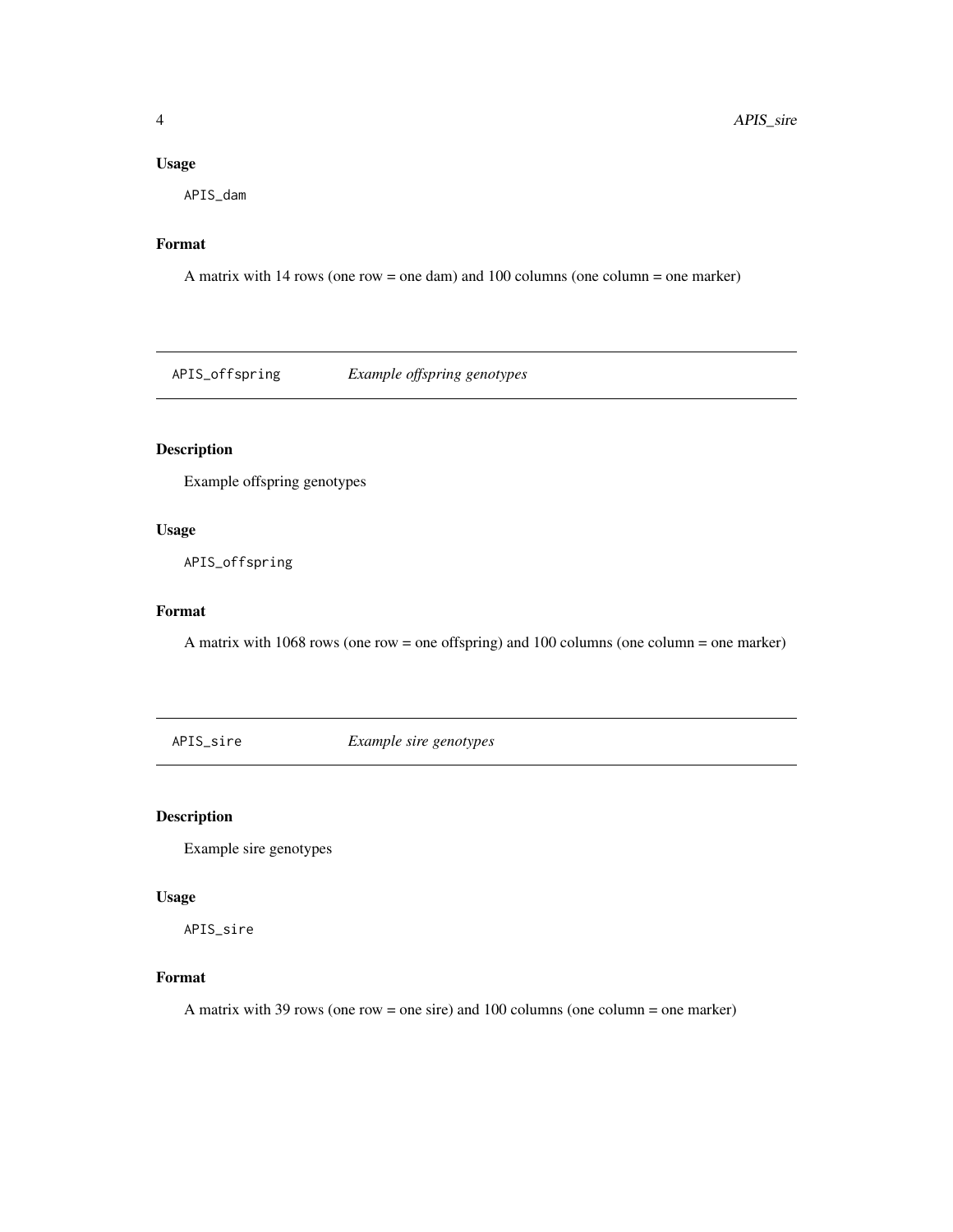<span id="page-4-0"></span>assignmentFortran *Assignment function to obtain the average Mendelian transmission probabilities using a Fortran library*

# Description

This function calculates the average Mendelian transmission probabilities

# Usage

```
assignmentFortran(offspring, sire, dam, thresh = ncol(offspring),
 preselect.Parent = FALSE, nb.cores = 2, verbose = TRUE)
```
#### Arguments

| offspring         | Offspring genotypes   Matrix $(n * p)$ where n = number of individuals, p = number<br>of markers rownames (offspring) = labels of offspring marker coding = "All1/All2"<br>example: "A/A", "A/B", "NA/NA" (for missing genotype) |  |  |  |  |  |
|-------------------|----------------------------------------------------------------------------------------------------------------------------------------------------------------------------------------------------------------------------------|--|--|--|--|--|
| sire              | Sire genotypes   Matrix $(n * p)$ where $n =$ number of individuals, $p =$ number of<br>markers rownames(sire) = labels of sires marker coding = "All1/All2" example:<br>"A/A", "A/B", "NA/NA" (for missing genotype)            |  |  |  |  |  |
| dam               | Dam genotypes   Matrix $(n * p)$ where n = number of individuals, p = number of<br>markers rownames(dam) = labels of dams marker coding = "All1/All2" exam-<br>ple: "A/A", "A/B", "NA/NA" (for missing genotype)                 |  |  |  |  |  |
| thresh            | (default: ncol(offspring) Threshold for exclusion (number of mismatches al-<br>lowed)                                                                                                                                            |  |  |  |  |  |
| preselect. Parent |                                                                                                                                                                                                                                  |  |  |  |  |  |
|                   | (default: FALSE) Preselection of parents. Can be FALSE, an integer or a vector<br>of two integers (number of sires, numbers of dams)                                                                                             |  |  |  |  |  |
| nb.cores          | (default: 2) Number of cores to use. If you have more than 2 cores, you can use<br>the "parallel" function detectCores()                                                                                                         |  |  |  |  |  |
| verbose           | (default: TRUE) Display the process of the function on the console.                                                                                                                                                              |  |  |  |  |  |

#### Value

intermidiate pedigree

log file for Mendelian transmission probabilities log file for exclusion

# Examples

```
data("APIS_offspring")
data("APIS_sire")
data("APIS_dam")
```
assignment <- assignmentFortran(APIS\_offspring[1:50, ], APIS\_sire, APIS\_dam, verbose = FALSE)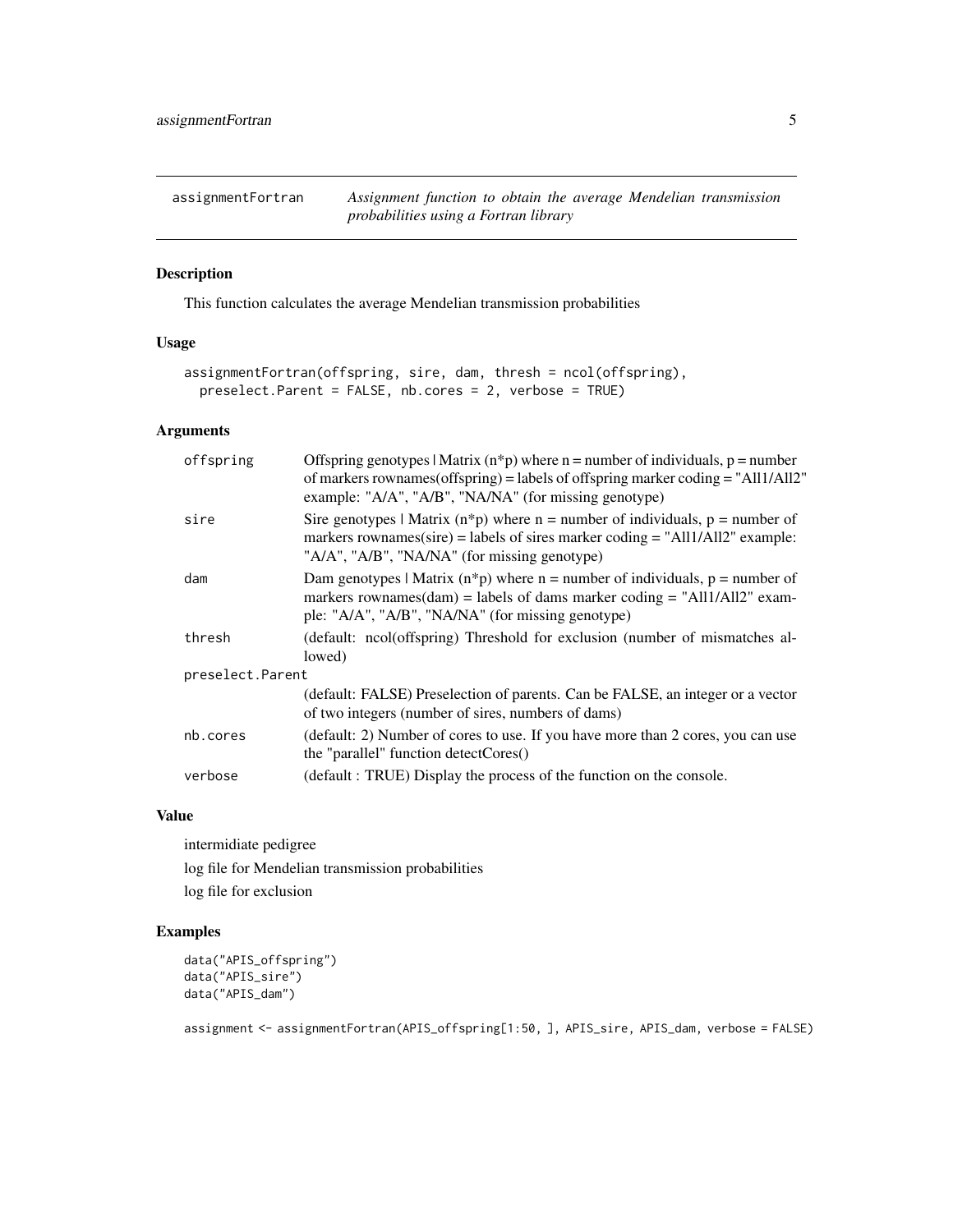<span id="page-5-0"></span>

# Description

This function calculates the theoretical assignment power of the marker set

# Usage

assignmentPower(sire, dam)

#### Arguments

| sire | Sire genotypes   Matrix $(n * p)$ where $n =$ number of individuals, $p =$ number of<br>markers rownames (sire) = labels of sires marker coding = " $\text{All/All2}$ " example:<br>"A/A", "A/B", "NA/NA" (for missing genotype) |
|------|----------------------------------------------------------------------------------------------------------------------------------------------------------------------------------------------------------------------------------|
| dam  | Dam genotypes   Matrix $(n * p)$ where n = number of individuals, p = number of<br>markers rownames(dam) = labels of dams marker coding = "All1/All2" exam-<br>ple: "A/A", "A/B", "NA/NA" (for missing genotype)                 |

#### Value

Theoretical assignment power of the marker set

### Examples

```
data("APIS_sire")
data("APIS_dam")
assignmentPower(APIS_sire, APIS_dam)
```
personalThreshold *Establish personal threshold*

# Description

This function allows the user to set up his own threshold

### Usage

```
personalThreshold(APIS.result, method, threshold = NULL,
 verbose = TRUE)
```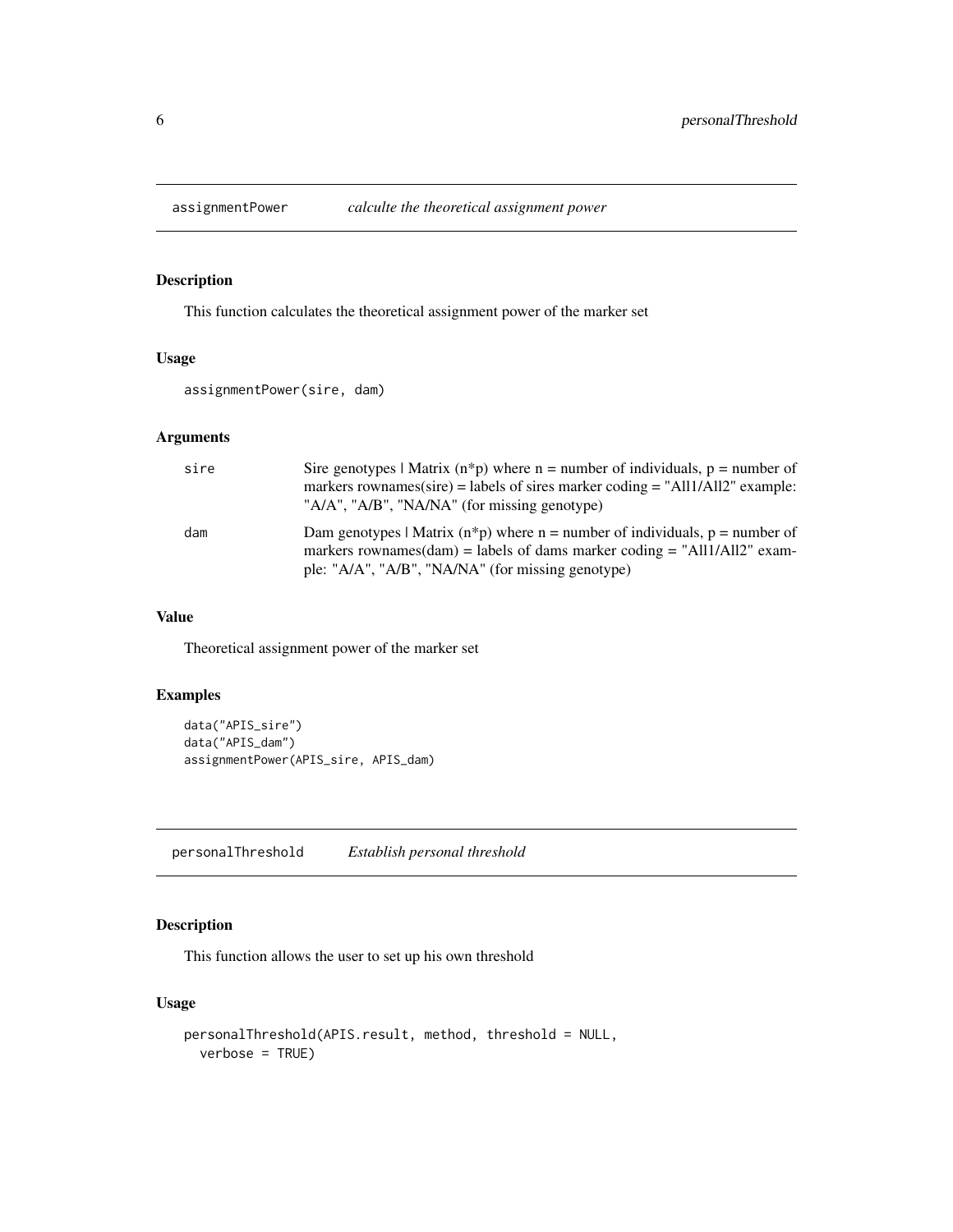# <span id="page-6-0"></span>selectParents 7

#### Arguments

| APIS.result | APIS function output                                                                                                        |
|-------------|-----------------------------------------------------------------------------------------------------------------------------|
| method      | the method for the new threshold   'delta' for deltas, 'Pmendel' for Mendelian<br>porbabilities, 'exclusion' for mismatches |
| threshold   | personal threshold   default values are implemented                                                                         |
| verbose     | (default: TRUE) Display the process of the function on the console.                                                         |

#### Value

new pedigree from the new threshold

#### Examples

```
data("APIS_offspring")
data("APIS_sire")
data("APIS_dam")
result <- APIS(off.genotype = APIS_offspring[1:50, ],
               sire.genotype = APIS_sire,
               dam.genotype = APIS_dam,
               error = 0.05,
               verbose = FALSE)
```
new.result <- personalThreshold(result, method = 'exclusion', threshold = 2, verbose = FALSE)

| selectParents |  | Select most likely parents for potent parent pairs tests |
|---------------|--|----------------------------------------------------------|
|               |  |                                                          |

# Description

This function allows the selection of the most likely parents for assignment, reducing computation time

#### Usage

```
selectParents(off.genotype, parent.genotype, parent.sex, n.Parent)
```
# Arguments

| off.genotype    | genotype of one offspring                    |
|-----------------|----------------------------------------------|
| parent.genotype |                                              |
|                 | genotype matrix of parent genotypes          |
| parent.sex      | vector of parents sex                        |
| n.Parent        | vector of number of sires and dams to select |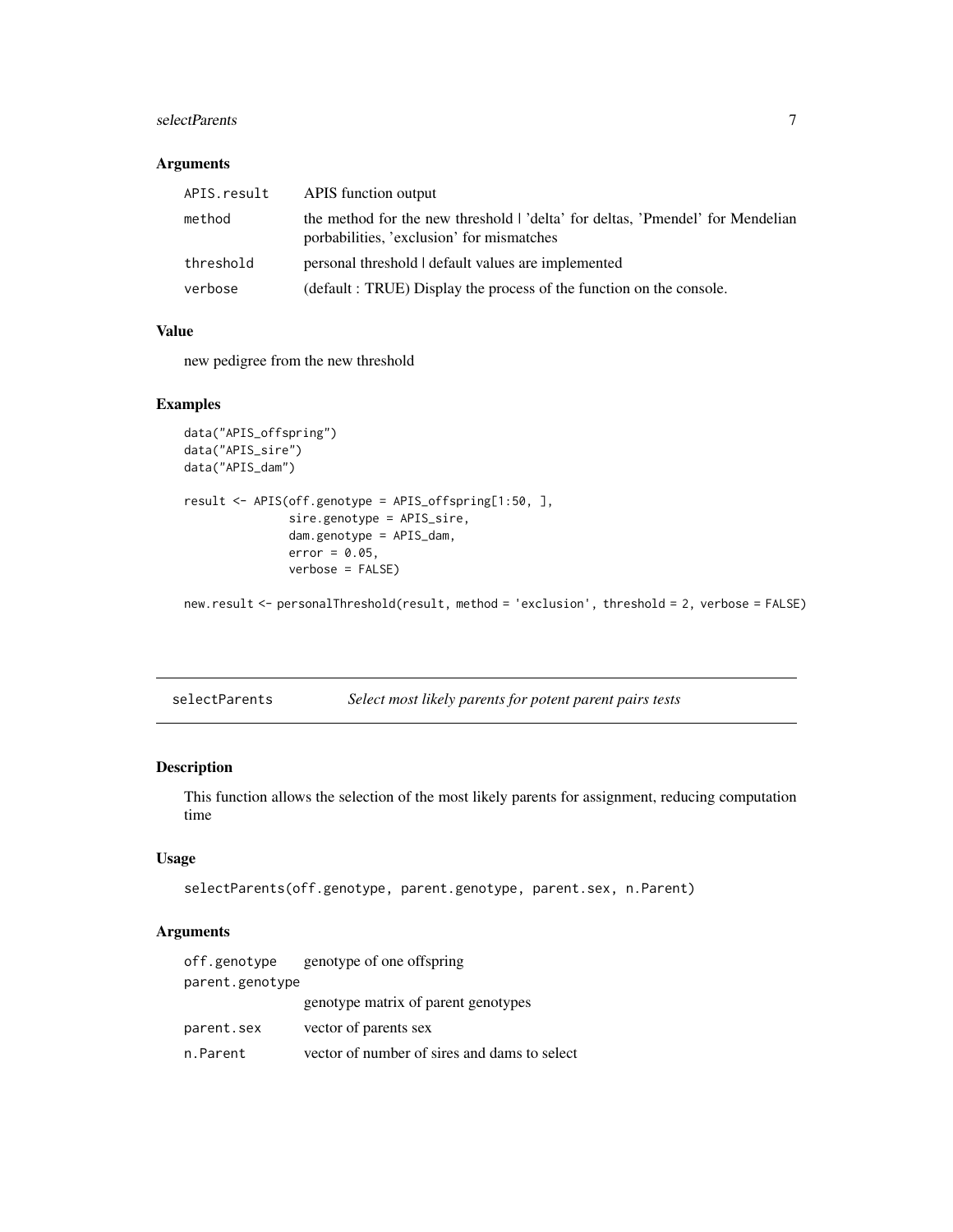# <span id="page-7-0"></span>Value

list of potential sires and dams

setThreshold *Set the APIS threshold*

# Description

This function calculates the threshold for APIS

# Usage

```
setThreshold(ped.log, ped.exclu, nb.mrk, error = NULL, verbose = TRUE)
```
# Arguments

| ped.log   | log.like from assignment function                                   |
|-----------|---------------------------------------------------------------------|
| ped.exclu | log.exclu from assignment function                                  |
| nb.mrk    | Number of markers                                                   |
| error     | (default: NULL) The assignment error rate accepted by the user      |
| verbose   | (default: TRUE) Display the process of the function on the console. |
|           |                                                                     |

# Value

pedigree log file